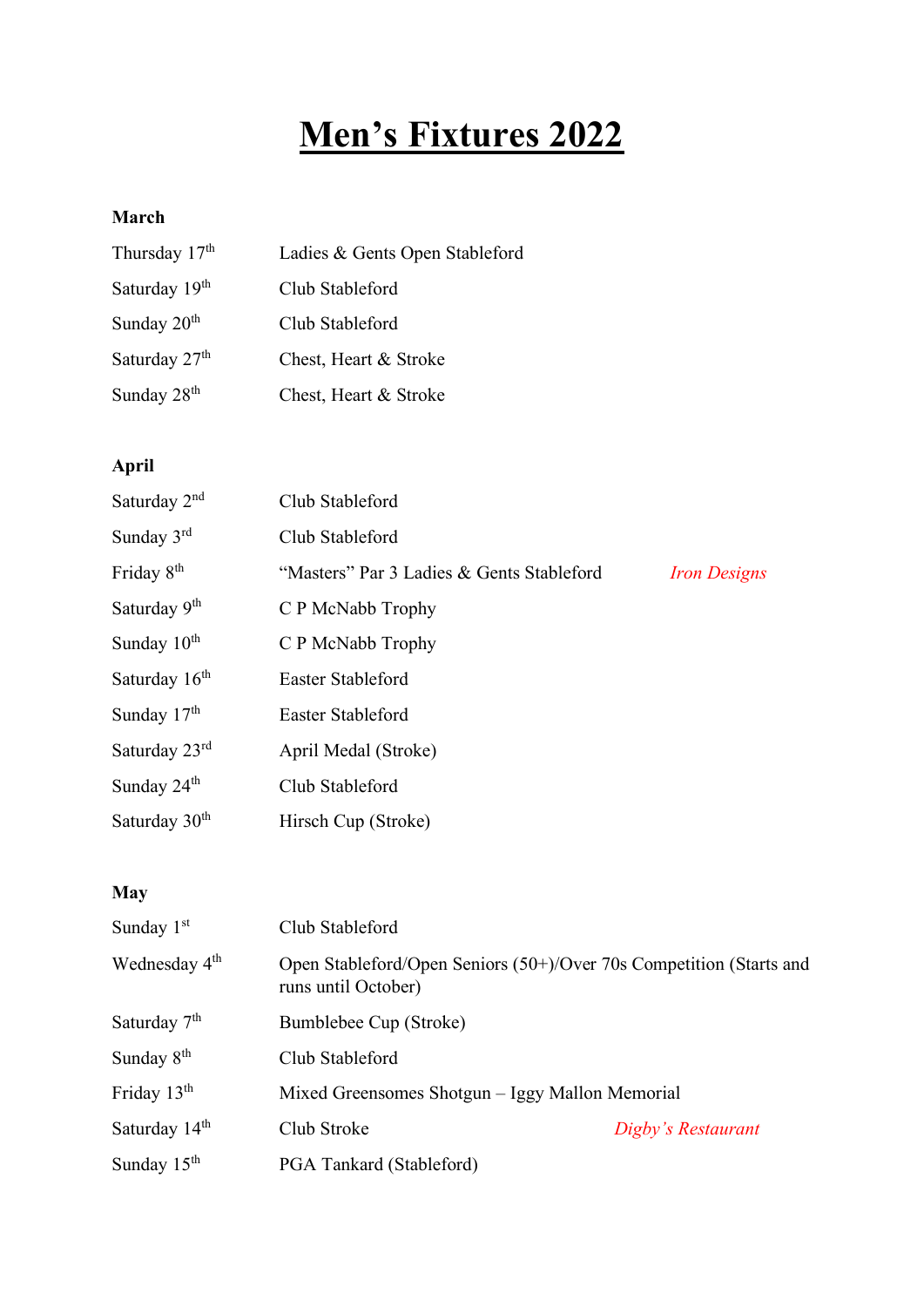| Saturday 21 <sup>st</sup> | May Medal          | <b>Armagh Business Centre</b> |
|---------------------------|--------------------|-------------------------------|
| Sunday $22nd$             | Club Stableford    |                               |
| Saturday 28 <sup>th</sup> | Allen Cup (Stroke) | <b>J</b> R McMahon            |
| Sunday $29th$             | Club Stableford    | <b>King Bro Quarries</b>      |

## **June**

| Saturday 4 <sup>th</sup>  | Lonsdale Cup Open Stroke                                             | <b>Armagh City Hotel</b> |
|---------------------------|----------------------------------------------------------------------|--------------------------|
| Sunday 5 <sup>th</sup>    | Club Stableford                                                      |                          |
| Friday 10 <sup>th</sup>   | Mixed Greensomes Shotgun                                             | <b>Ewarts Jewellers</b>  |
| Saturday 11 <sup>th</sup> | Professional's Competition (Stableford)                              | <b>Will Carey</b>        |
| Sunday $12th$             | June Medal (Stroke)                                                  | Johnston's Bakery        |
| Saturday 18 <sup>th</sup> | Henry & May White Memorial Open Stroke <i>Philip White Tyres Ltd</i> |                          |
| Sunday 19 <sup>th</sup>   | Club Stableford                                                      | <b>Daly Motor Spares</b> |
| Saturday 25 <sup>th</sup> | Woods/Webster/Connolly Open Scratch Cups McAnenly Transport          |                          |
| Sunday $26th$             | Club Stableford                                                      | Hugh McElvanna Drapery   |

# **July**

| Saturday 2 <sup>nd</sup>  | Club Stroke                       |                            |
|---------------------------|-----------------------------------|----------------------------|
| Sunday 3rd                | Half Century/Mayne Cup/Stableford |                            |
| Saturday 9 <sup>th</sup>  | Club Stroke                       |                            |
| Sunday 10 <sup>th</sup>   | Club Stableford                   | Rumour Espresso Bar Ltd    |
| Tuesday 12 <sup>th</sup>  | Ladies & Gents Open Stableford    |                            |
| Friday 15 <sup>th</sup>   | M.Deane RLB Mixed Greensomes      |                            |
| Saturday 16 <sup>th</sup> | Club Stableford                   | Irwin's Quality Aggregates |
| Sunday $17th$             | Bankers Cup (Stroke)              | <b>Abbey Bond Lovis</b>    |
| Saturday 23rd             | Captain's Day                     |                            |
| Sunday 24 <sup>th</sup>   | Four-Ball Classic                 |                            |
| Saturday 30 <sup>th</sup> | Lady Captain's Day                |                            |
| Sunday $31st$             | July Medal (Stroke)               | M.G. Accountants           |